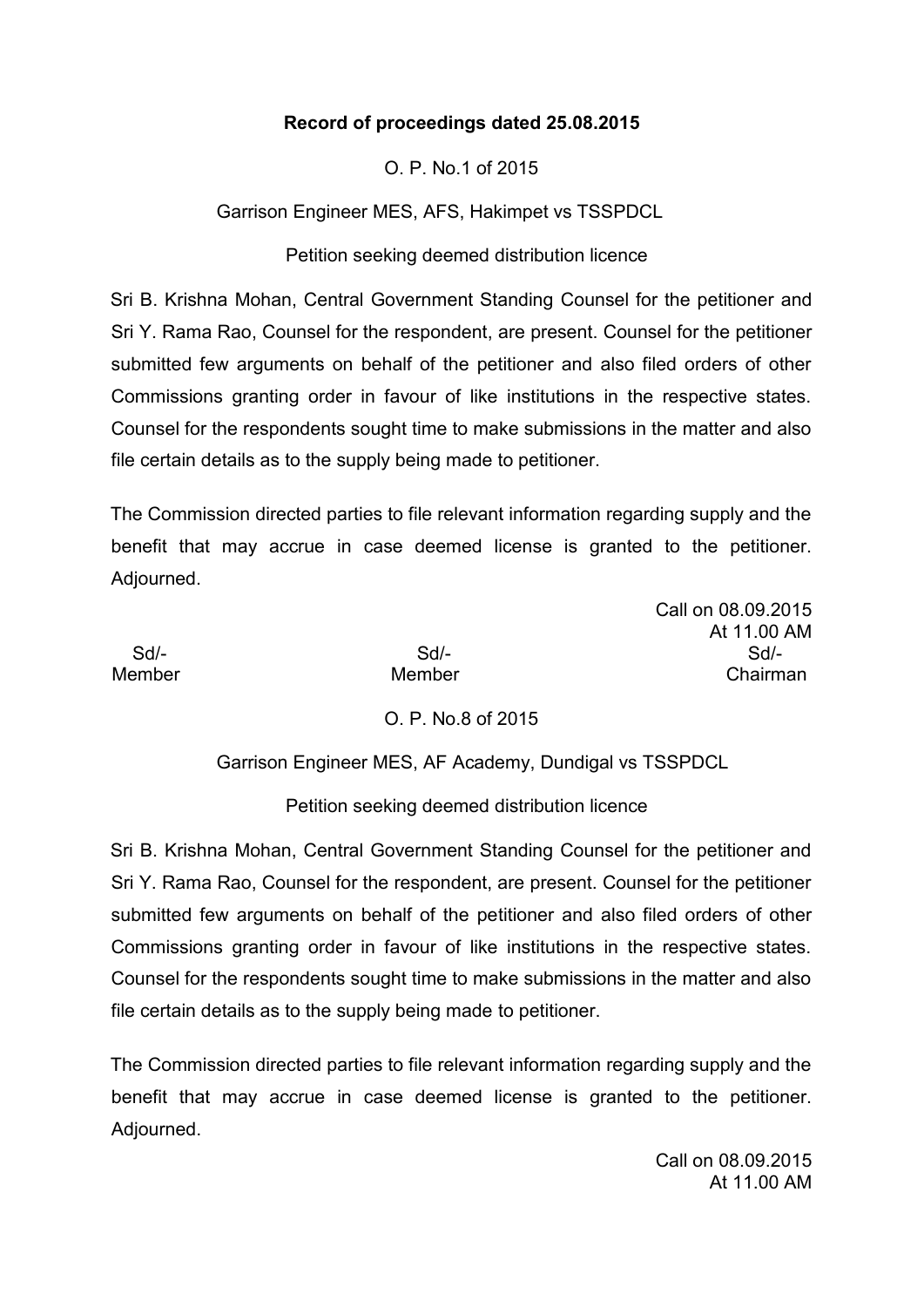### O. P. No.9 of 2015

Garrison Engineer MES, Golconda vs TSSPDCL

### Petition seeking deemed distribution licence

There is no representation on behalf of the petitioner. Sri Y. Rama Rao, Counsel for the respondent is present. As there is no representation on two consecutive occasions that is on 03.08.2015 and today, the petition is dismissed default of non non appearance of the petitioner.

| Sd/-          | Sd/-   | $Sd$ -   |
|---------------|--------|----------|
| <b>Member</b> | Member | Chairman |
|               |        |          |

#### O. P. No. 4 of 2015

M/s. Gayathri Sugars Limited vs Govt. of Telangana & TSNPDCL

Petition seeking determination of tariff for the project as the tariff mentioned in the power purchase agreement (PPA) is unviable.

Sri S. Rambabu counsel for the petitioner along with Sri. S. Murali Krishna representative of the petitioner and Sri Y. Rama Rao, Counsel for the respondent, are present. Heard the arguments of the counsel for the parties. The counsel for the respondent also argued on the review petition filed by them today which was replied by the counsel for the petitioner.

Having heard the arguments of the counsel for the petitioner, the matter is reserved for orders.

| Sd/-   | Sd/-   | Sd/-     |
|--------|--------|----------|
| Member | Member | Chairman |

# O. P. No. 11 of 2015

M/s. SLT Power & Infrastructure Projects Private Ltd vs Government of Telangana, TSTRANSCO, TSSPDCL & NREDCAP

Petition seeking directions to apply the tariff determined on 22.06.2013 in respect of the industrial waste project of 3.5 MW of the petitioner in terms of order of Hon'ble ATE dated 20.12.2012.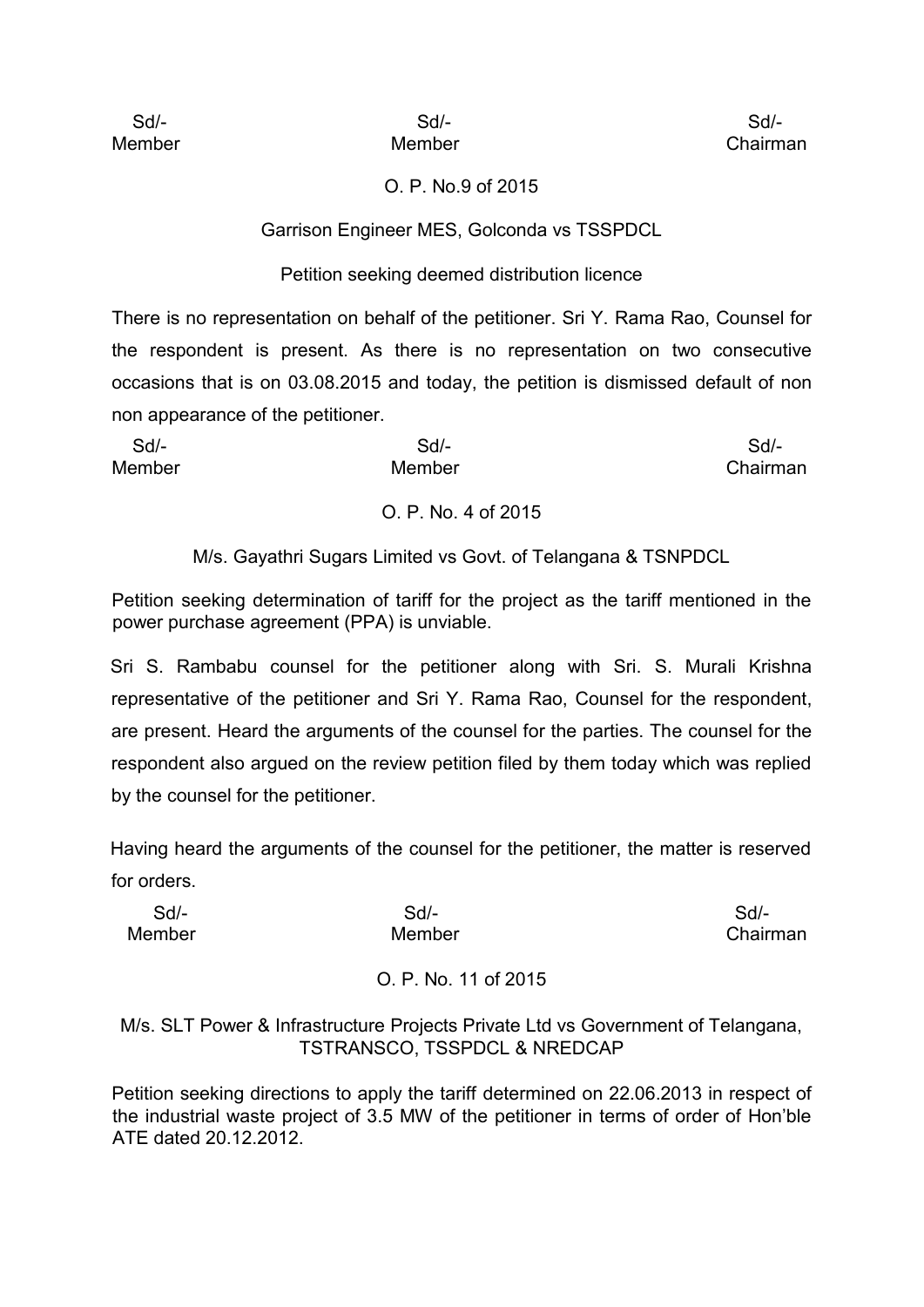Sri. G. Vijay Bhaskar Reddy representative of the petitioner and Sri Y. Rama Rao, Counsel for the respondent, are present. The representative of the petitioner sought time as the counsel for the petitioner is unable attend the hearing. The counsel for the respondent also sought the time to argue the matter. Accordingly, adjourned.

Call on 08.09.2015 At 11.00 AM Sd/- Sd/- Sd/- Member Member **Member** Chairman

O. P. No. 10 of 2015

M/s. Sundew Properties Ltd vs TSSPDCL

Petition seeking deemed distribution licence

Sri T. Rajendra, Advocate on behalf of Sri. P. Sri Ram counsel for the petitioner and Sri Y. Rama Rao, Counsel for the respondent are present. The counsel for the petitioner sought time stating the party is in the process of the complying with the requirement of filing additional documents and reply in the matter. The counsel or the respondent has no objection. Adjourned

Call on 02.11.2015 At 11.00 AM Sd/- Sd/- Sd/- Member Member **Member** Chairman

> O. P. No. 13 of 2015 And I.A.No.21 of 2015

M/s. Global Energy Pvt. Ltd vs Nil & M/s Ushdev Engitech Ltd.

Petition seeking Intra State Trading License forl the State of Telangana

Petition to implead proposed respondent by I.A. as respondent in OP No. 13 of 2015

Sri P. Vikram, Counsel for the petitioner along with Ms. Deepika Sehagal in house counsel of the petitioner, Sri. B Tagore counsel for the implead petitioner and Sri Y. Rama Rao, Counsel TSSPDCL are present. The counsel for the implead petitioner and counsel for the petitioner have submitted arguments. The counsel for the petitioner is directed to file all the documents being relied upon and counsel for petitioner to verify and file his version of additional documents, if any.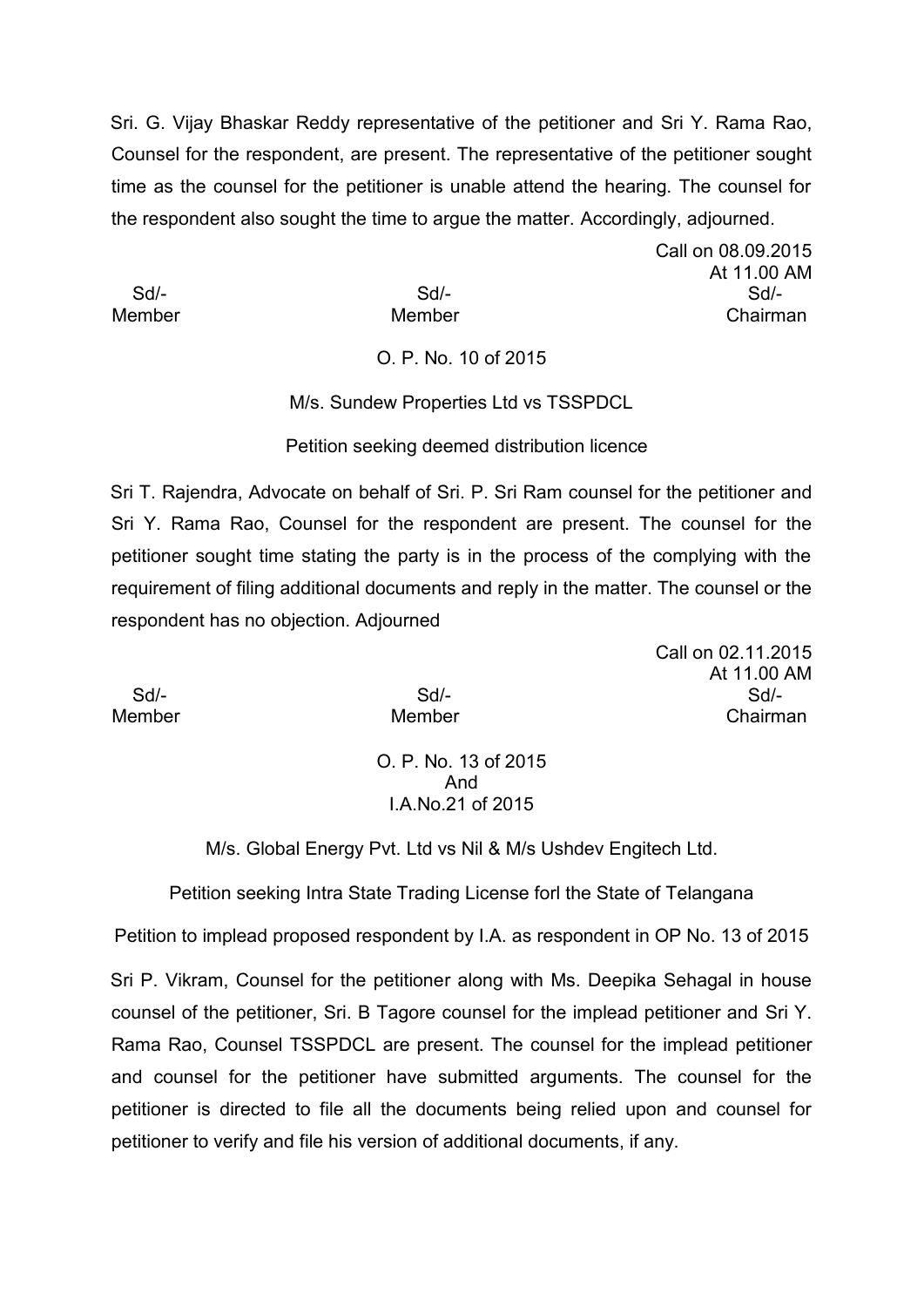The Commission sought to hear the persons representing the SLDC on the matter. As the representatives who were present in another case had no notice, office is directed to issue specific notice to SLDC to appear and make submission in the matter. The office is directed to send all the papers on the record to SLDC along with the notice Counsel for the TSSPDCL to convey the same from his side to SLDC. Adjourned

Call on 02.11.2015 At 11.00 AM Sd/- Sd/- Sd/- Member Member **Member** Chairman

#### O. P. No. 39 of 2015

M/s. Reliance Infrastructure Ltd. Vs DISCOM & APPCC

Petition u/s 86 (1) (f) of the Electricity Act, 2003 seeking to restrain the DISCOMs from deducting from the monthly bills amounts towards deemed generation

Sri P. Vikram Counsel for the petitioner and Sri Y. Rama Rao Counsel for the respondents are present. The counsel for the petitioner sought time to file additional documents and reply in the matter. Counsel for the respondents stated that the matter s involves jurisdiction and may be taken up later after the pronouncement of the orders on the issue already reserved by the Commission.

The Commission agreed to the same. Accordingly adjourned the matter to be posted after the issue of jurisdiction is settled. Fresh date will be intimated at that time.

| $Sd$ - | Sd/-   | $Sd$ -   |
|--------|--------|----------|
| Member | Member | Chairman |

O. P. No. 44 of 2015 & I. A. No. 09 of 2015

APPCC & DISCOMS Vs M/s. Reliance Infrastructure Ltd

Petition filed u/s 86 (1) (f) of the Electricity Act, 2003 in the matter of ineligibility of availability declarations with alternate fuel (naphtha / HSD) by the respondent, after the year 2009, and for deletion of alternate fuel clause".

IA filed by the petitioners u/s 128 of the Electricity Act, 2003 for appointment of a committee of technical officers and direct them to investigate the issue as to whether there were tanks for storing naptha at the project of the respondent and after the year 2009 and as to the probable date of dismantling of naptha tanks, by inspecting the project premises and the records.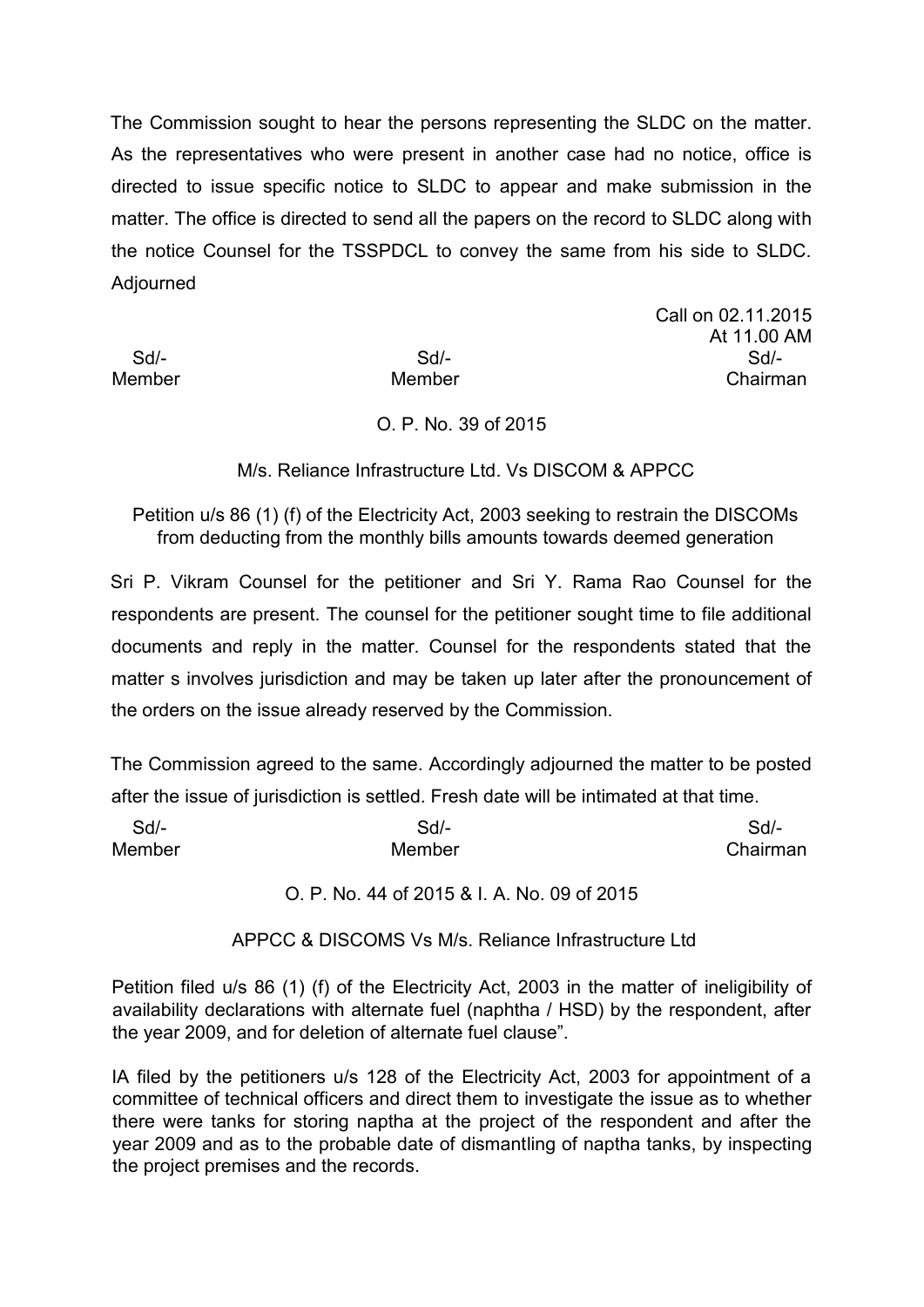Sri Y. Rama Rao Counsel for the petitioners and Sri P. Vikram Counsel for the respondent are present. The counsel for the respondent sought time to file additional documents and reply in the matter. Counsel for the petitioners stated that the matter s involves jurisdiction and may be taken up later after the pronouncement of the orders on the issue already reserved by the Commission.

The Commission agreed to the same. Accordingly adjourned the matter to be posted after the issue of jurisdiction is settled. Fresh date will be intimated at that time.

| $Sd$ - | $Sd$ -                                              | $Sd$ -   |
|--------|-----------------------------------------------------|----------|
| Member | Member                                              | Chairman |
|        | O.P.No. 58 of 2015<br>And<br>I.A.No. 12 of 2015     |          |
|        |                                                     |          |
|        | M/s. Reliance Infrastructure Ltd vs DISCOMS & APPCC |          |

Petition filed by the petitioner u/s 86(1) (f) of the Electricity Act, 2003 seeking declaration that HSD is a alternative fuel in terms of Article 1.1.27 of the PPA and refund the unauthorized deductions of Rs. 96,68,92,198/- made by the respondents from the bills payable to the petitioner

Sri P. Vikram Counsel for the petitioner and Sri Y. Rama Rao Counsel for the respondents are present. The counsel for the petitioner sought time to file additional documents and reply in the matter. Counsel for the respondents stated that the matter s involves jurisdiction and may be taken up later after the pronouncement of the orders on the issue already reserved by the Commission.

The Commission agreed to the same. Accordingly adjourned the matter to be posted after the issue of jurisdiction is settled. Fresh date will be intimated at that time.

| $Sd$ - | $Sd$ -                      | $Sd$ -   |
|--------|-----------------------------|----------|
| Member | Member                      | Chairman |
|        | O. P. No. 61 of 2015<br>And |          |
|        | I. A. No. 23 of 2015        |          |
|        |                             |          |

M/s Green Energy Association vs. TSDISCOMS & SLDC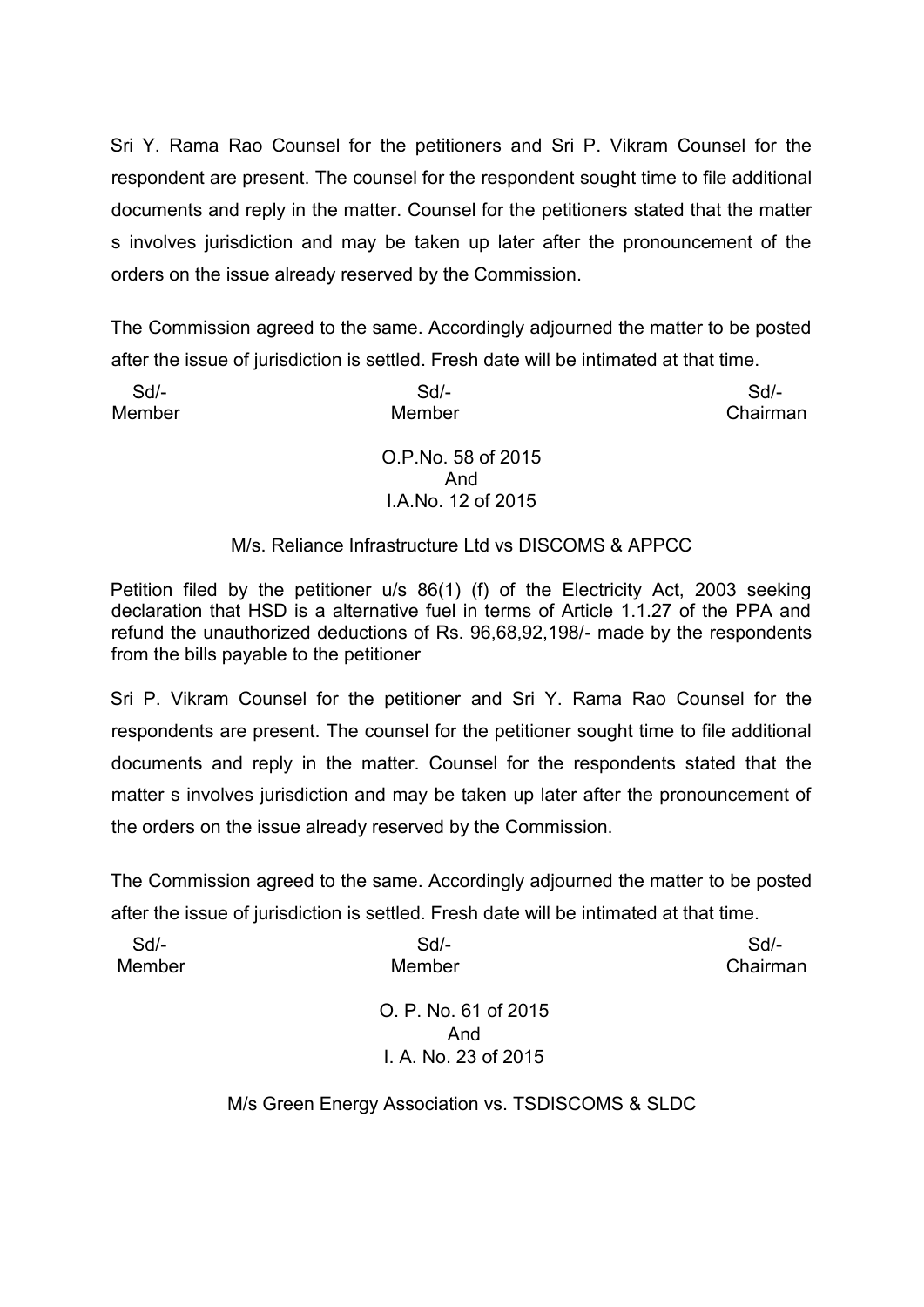Petition u/s 142 of the Electricity Act, 2003 for non-compliance of Regulation 7 (1) & (2) and 9 of the APERC Renewable Power Purchase Obligation (Compliance by purchase of renewable energy / renewable energy certificate) Regulation, 2012

Sri B. Tagore counsel for the petitioners and Sri Y. Rama Rao, Counsel for the respondents are present. Counsel for the respondent sought time to file the counter affidavit as it could not be filed due administrative procedures. Adjourned.

Call on 08.09.2015 At 11.00 AM Sd/- Sd/- Sd/- Member Member **Member** Chairman

> O. P. No 74 of 2015 And I.A.No. 24 of 2015

M/s Hetero Wind Power Ltd. vs TSTRANSCO, APTRANSCO & TSSPDCL

Petition seeking execution of tariff order dated 09.05.2014 with regard to exemption of transmission & wheeling charges for the petitioner's wind project

Filed an I.A. seeking to amend the title in the petition.

Sri Prasad Rao, Counsel for the petitioner and Sri Y. Rama Rao, Counsel for the respondents are present. Counsel for the respondents stated that the transmission licensee has filed a review petition which may also be taken up for along with this petition. The counsel for the petitioner informed that the petitioner has filed a reply to the counter affidavit. Counsel for respondent sought a copy of the same. The office is directed to provide the same to the counsel immediately.

The office is also directed to list the review petition purported to have been filed by the transmission licensee along with this petition. Adjourned.

Call on 08.09.2015 At 11.00 AM Sd/- Sd/- Sd/- Member Member **Member** Chairman

O. P. No. 90 of 2015

M/s Lodha Healthy Construction and Developers Pvt. Ltd. vs TSSPDCL & Officers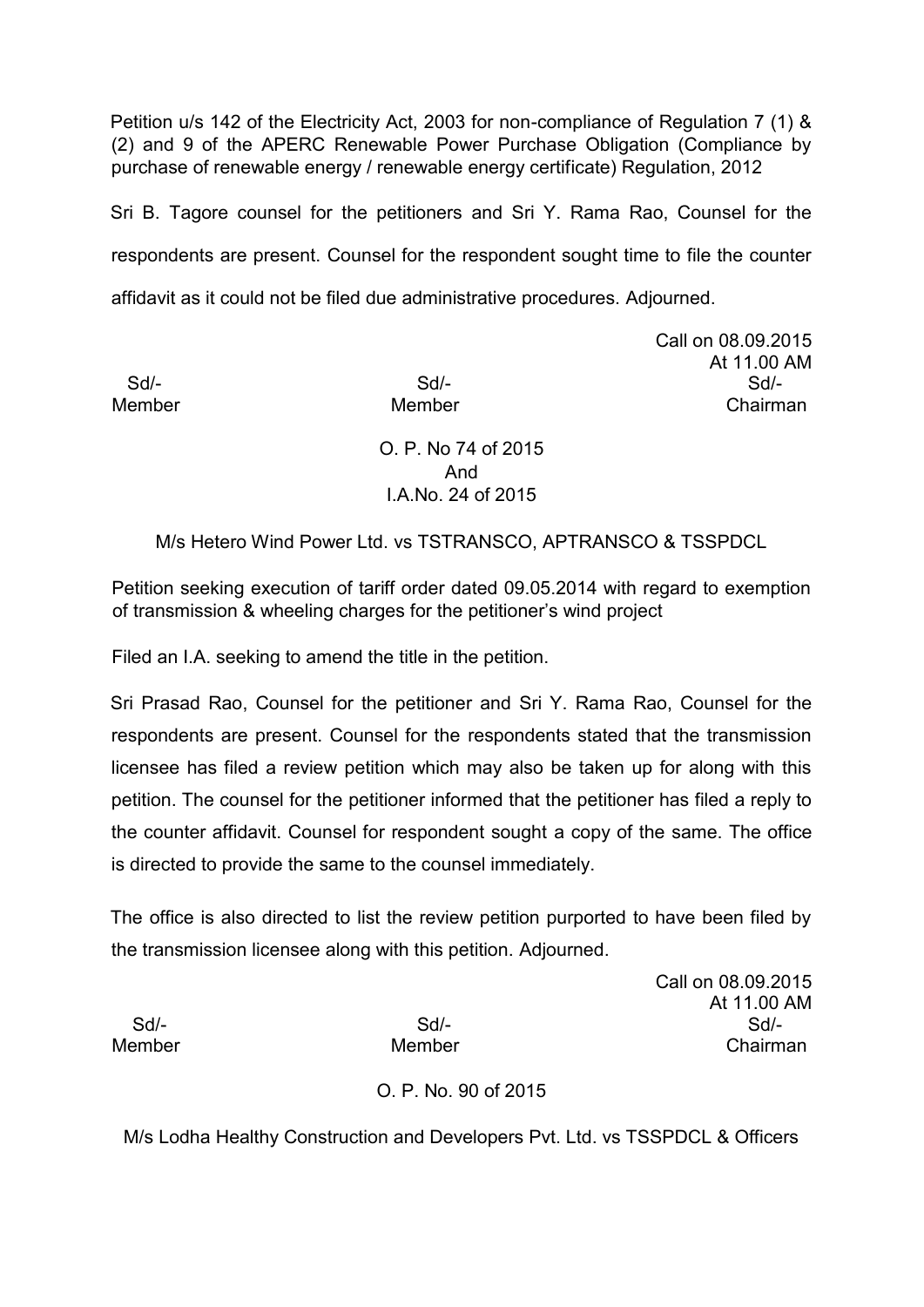Petition filed questioning the action of DISCOM in not implementing the order of the Vidyut Ombudsman and to punish the licensee u/s 142 of the Electricity Act, 2003.

Sri. M. K. Viswanatha Naidu Advocate on behalf of Sri. Challa Gunaranjan counsel for the petitioner and Sri. Y. Rama Rao, Counsel for the respondents, are present. Counsel for the respondent has filed the counter affidavit in the petition. Counsel for petitioner sought time to file reply. Adjourned.

Call on 08.09.2015 At 11.00 AM Sd/- Sd/- Sd/- Member Member **Member** Chairman

# O. P. No 91 of 2015

M/s Sanathnagar Enterprises Ltd. vs TSSPDCL & Officers

Petition filed questioning the action of DISCOM in not implementing the order of the Vidyut Ombudsman and to punish the Licensee u/s 142 of the Electricity Act, 2003.

Sri. M. K. Viswanatha Naidu Advocate on behalf of Sri. Challa Gunaranjan counsel for the petitioner and Sri. Y. Rama Rao, Counsel for the respondents, are present. Counsel for the respondent has filed the counter affidavit in the petition. Counsel for petitioner sought time to file reply. Adjourned.

Call on 08.09.2015 At 11.00 AM Sd/- Sd/- Sd/- Member **Member** Member **Chairman** 

# O. P. No 3 of 2015

# M/s Geo Syndicate Power Pvt. Ltd. vs TSNPDCL

Petition seeking determination of tariff for the supply of electricity generated from geothermal energy to respondent (APNPDCL now TSNPDCL) pursuant to Section 62, 64, 86.1 (a), 86.1 (b) and other applicable provisions of the Electricity Act, 2003.

The counsel for the petitioner and Sri Y. Rama Rao, Counsel for the respondents, are present. Counsel for the petitioner and respondent sought time. Adjourned.

Call on 08.09.2015 At 11.00 AM Sd/- Sd/- Sd/- Member Member **Member** Chairman

O. P. No 86 of 2015